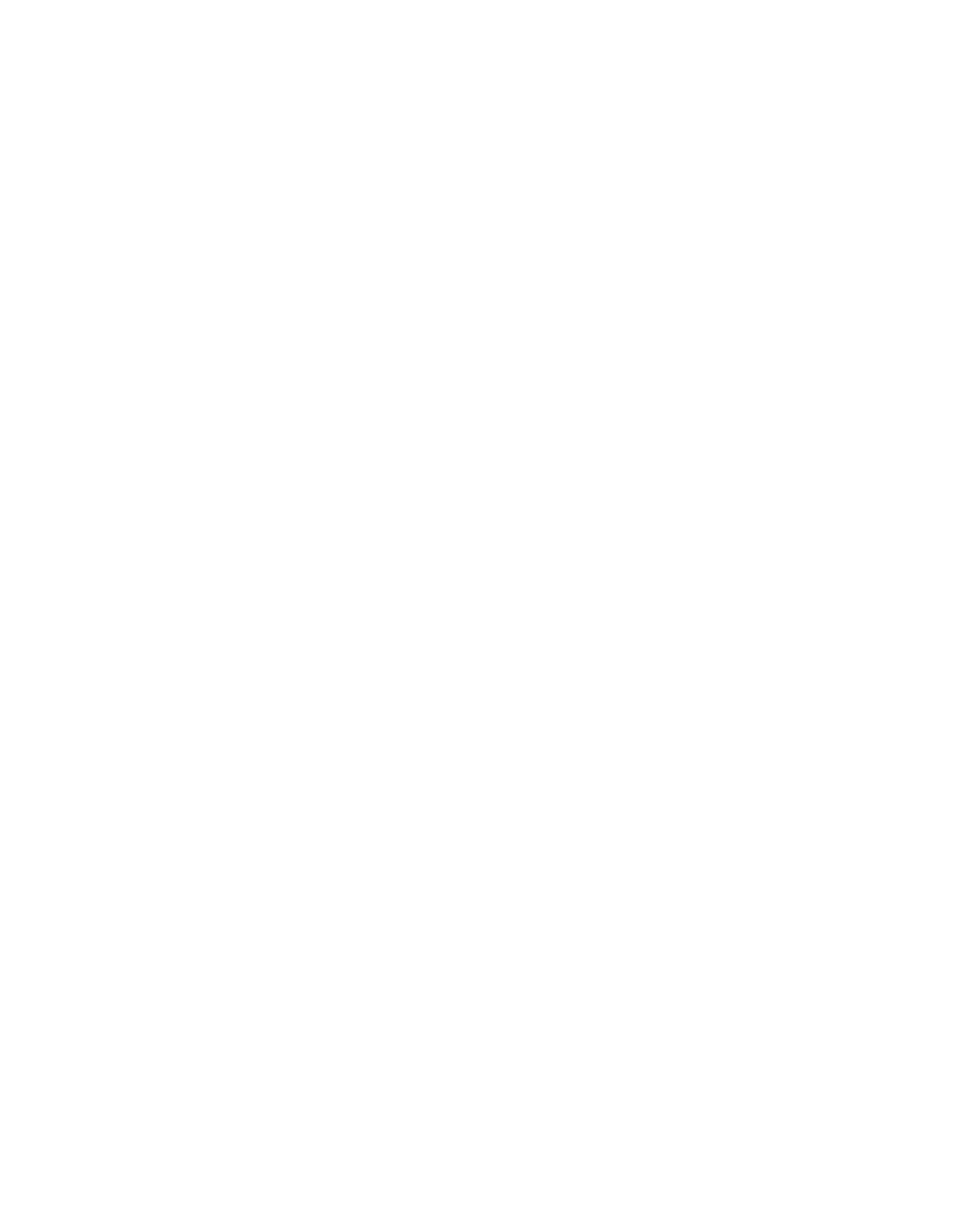Users may sell NFT items on the game market or any other NFT marketplace. The owner has complete control over their NFT characters, tools, and types of equipment, as well as \$ATI coins held in an assigned wallet.

On the NFT marketplace, \$ATI will provide an additional incentive for users to hold and use the token to trade NFT at the NFT shop.

At any time, players may be purchased in both free and premium variants. If a player is bought from the marketplace for a specific price, \$ATI coins are removed from the buyer's wallet.

Power or experience points were purchased for a certain price by another player and assigned to the buyer's wallet if the user has NFTs worth that amount. The person who sold the character gets all of his or her \$ATI coins back. Both fiat and cryptocurrency are used in game transactions. There is always sufficient token liquidity and circulating supply because all activities are completed exclusively in \$ATI.

# **Tokenomics**

### **\$ATI: Native Game Token**

*The use of \$AT, as the single currency throughout the ecosystem will lead to an increase in demand.*

A custom native currency powers the platform. It enables gamers to purchase video game assets, pay for in-game activities, claim rewards, earn staking bonuses, and join the Council of Gamers.

The USD value of goods in the game will be displayed, but they will be paid in \$ATI. This will allow gamers to focus on the game rather than whether the price of Token is going up or down.

\$ATI is a *BEP20* cryptocurrency that may be freely exchanged on the *Binance Smart Chain*, much like *BNB*. **BEP-20 represents a token standard on Binance Smart Chain.**

AUTOMISH platform's native currency or \$ATI token functions as both a gaming platform currency and a stand-alone store of value for players and investors. We were able to reduce transaction costs by utilizing Native Coin in-game transactions, which kept them as low as feasible.

# **Tokenomics**

**Token details**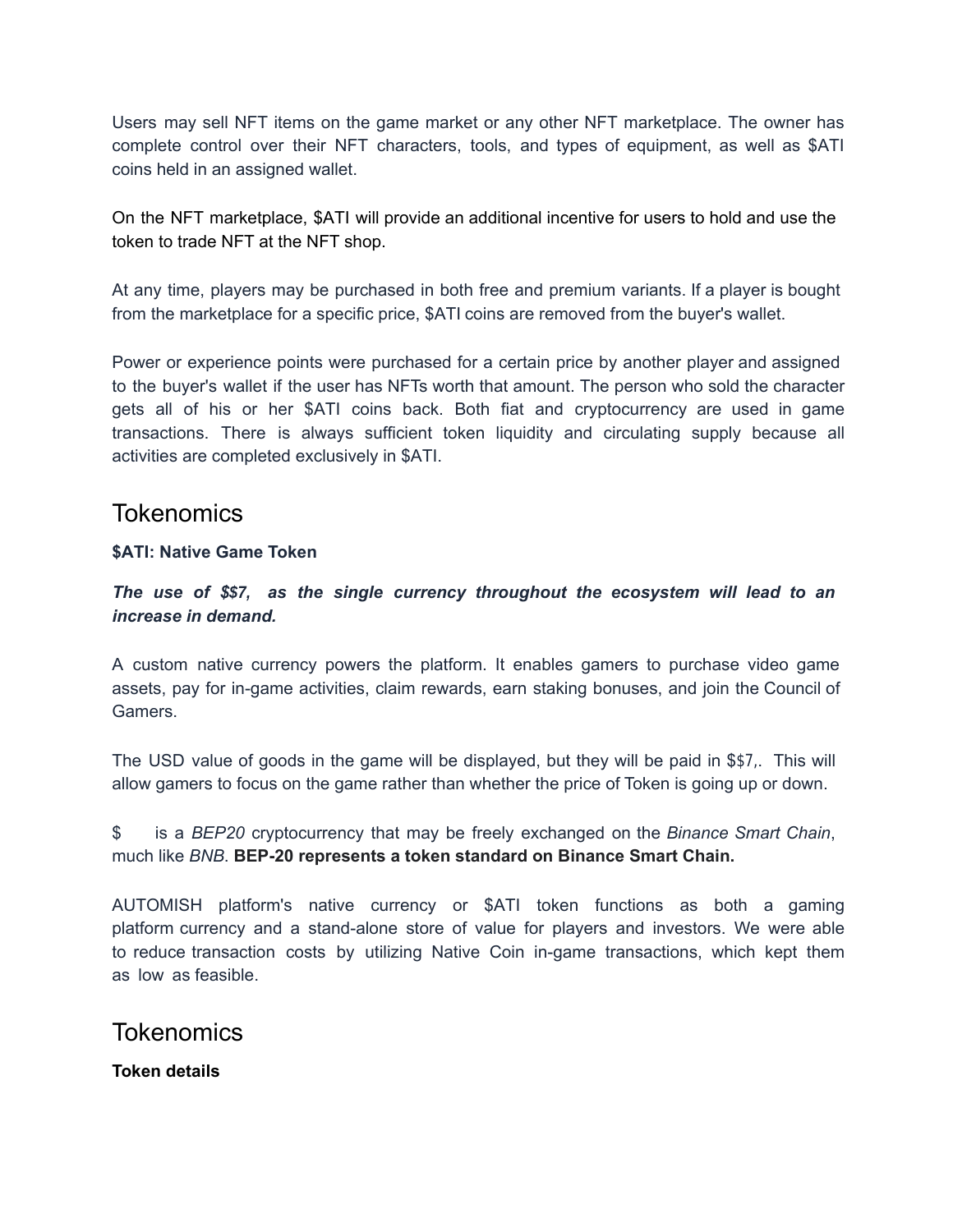| <b>Token Name</b> | Symbol | <b>Standard</b> | <b>Proposed</b><br><b>Blockchain</b> | <b>Supply</b>  |
|-------------------|--------|-----------------|--------------------------------------|----------------|
| ATI               | \$ATI  | <b>BSC</b>      | Smart<br>Binance<br>Chain            | <b>Billion</b> |

## **\$ATI Tokens Utility**

Because of NFT technology, we can generate and store unique characters as NFT tokens. Each character has its own set of features.

When cryptocurrencies were not yet dominant, the game is set in the past. It also has its own cryptocurrency, \$ATI, that may be used in all transactions on the game.

All of the game's assets are priced in a set currency, usually fiat or cryptocurrency. Transactions, however, are exclusively carried out in \$ATI. This ensures that there is enough token supply and volume throughout the game.

Before the transaction is completed, funds in cryptocurrencies or traditional payment options such as credit cards, PayPal, and others are immediately and transparently converted to \$ATI (by purchasing them from coin holders).

The \$ATI was designed and intended to function as a governance cryptocurrency. It is only intended to be used as a means of payment in the games. It's crucial to remember that the token isn't meant to represent security and will never be offered to investors or for investment.

The \$ATI Token is a gaming and staking token. As the opportunity to earn rewards increases, so does the value of the token, increasing its appeal and demand. It's a *BEP20-based* utility token with a limited supply of 1 billion generated for use on our platform.

The native token has a variety of uses, including

### **● Staking**

Users may earn platform cashback by staking. The more tokens a user stakes, the greater his or her rewards are.

#### **● In-game currency**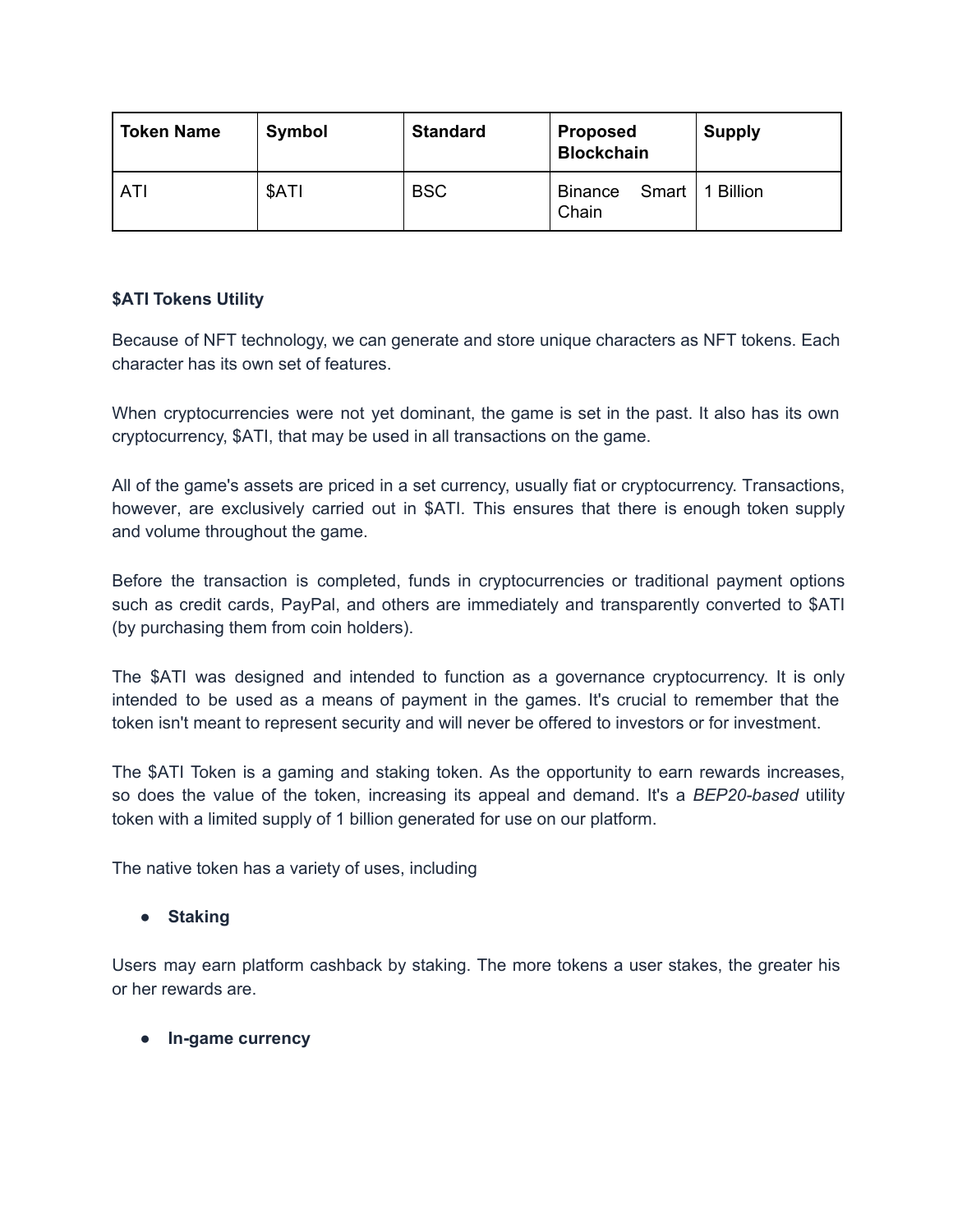Users may purchase assets from our games and create tournaments with them using their \$ATI tokens.

#### **Full automatization**

At the end of each stage in the game, a payment is made to the player. Because the payout mechanism is fully automated at the platform, there is no room for fraud or manipulation. It's based on well-defined algorithms that guarantee there will be no issues.

# **Monetization**

**We'll be able to attract more consumers and revenue by allowing everyone interested in crypto to participate in our future projects and airdrops.** The company model can be monetized in a variety of ways. The Gaming platform will be frequently reduced, allowing customers to acquire assets such as armours, steel helmets, guards, swords, spears, and other items.

Users can employ \$ATI to pay for goods and services on the site. This is further boosted by the platform's user-to-user transactions, which result in increased transactions and earnings. We would be paid a commission on all transactions conducted through the platform.

**Every quarter or month, ATI will produce a new project from the system. This will result in ever-increasing interest, investors, and users for us as a company.**

# Future Outlook

### **ATI Marketing**

*We'll be partnering with celebrities, activists, and other community activities on a regular basis, increasing our exposure and attracting investment.* The marketing team are constantly ready for the live-streaming at any time to get new investors on board.

#### **DApp**

We are currently working on a website (https://automish.io) revamp, new marketing materials and videos of the DApp which will be released soon. We aim to create an easy user interface that anyone can use, with no unnecessary information overload.